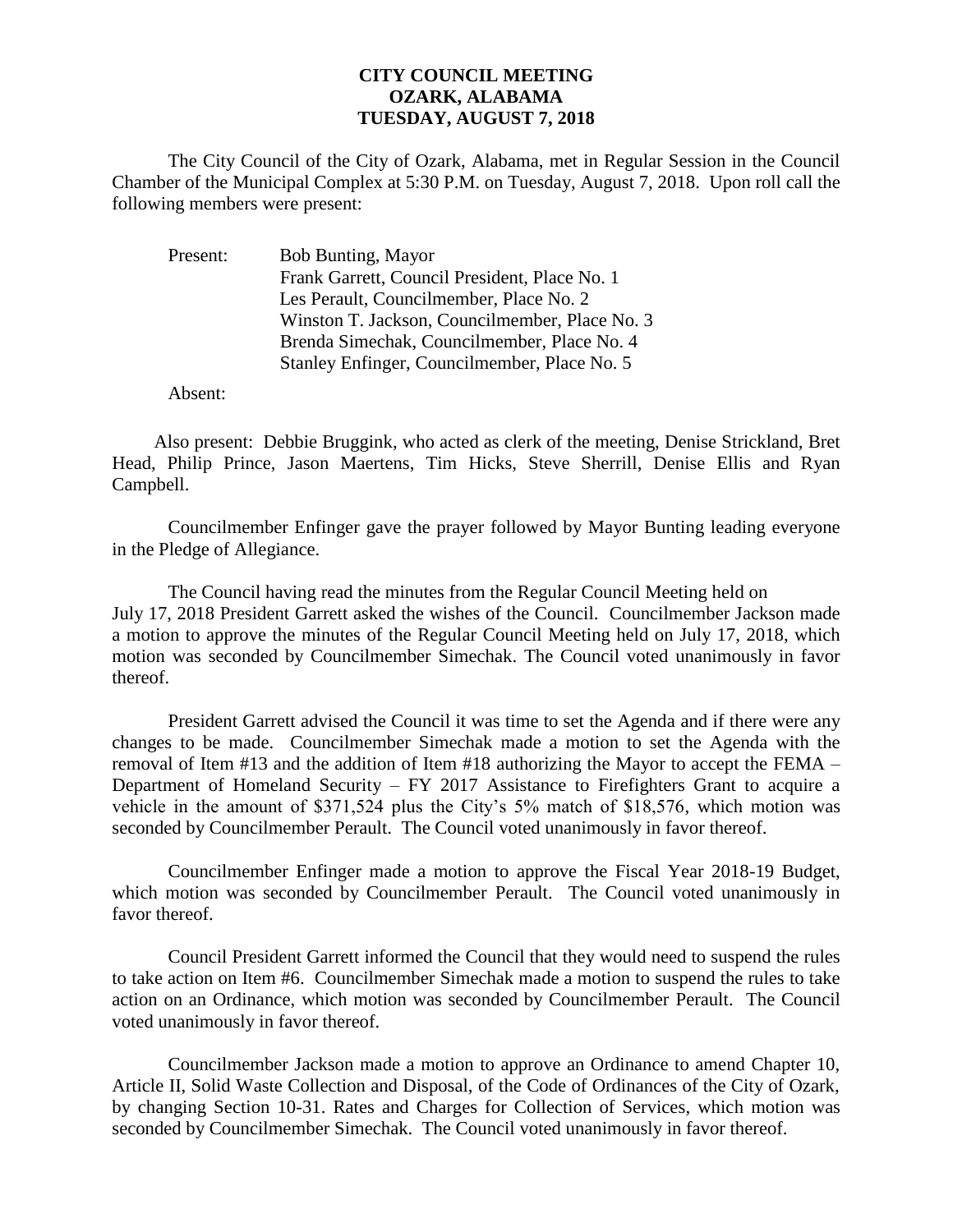Page 2 August 7, 2018

Councilmember Enfinger introduced a Resolution authorizing the Mayor to accept a grant offer for improvements at the Ozark Airport – Blackwell Field in the amount of \$93,086 from the Federal Aviation Administration, \$5,171 from the Sate Airport Development Fund and \$5,171 City match and moved for its adoption, which motion was seconded by Councilmember Perault. The Council voted unanimously in favor thereof.

Councilmember Jackson introduced a Resolution Confirming the Cost of a Weed Lien for an empty lot on Broad Street in the amount of \$285 and moved for its adoption, which motion was seconded by Councilmember Simechak. The Council voted unanimously in favor thereof.

Councilmember Perault introduced a Resolution Declaring Certain Properties a Public Nuisance at 1266 Newton Street and setting a Public Hearing for September 4, 2018 at 5:00 PM and moved for its adoption, which motion was seconded by Councilmember Jackson. The Council voted unanimously in favor thereof.

Councilmember Jackson introduced a Resolution Declaring Certain Properties a Public Nuisance at 171 Young Avenue and setting a Public Hearing for September 4, 2018 at 5:00 PM and moved for its adoption, which motion was seconded by Councilmember Enfinger. The Council voted unanimously in favor thereof.

Councilmember Simechak introduced a Resolution Declaring Certain Properties a Public Nuisance at 586 Willa Street and setting a Public Hearing for September 4, 2018 at 5:00 PM and moved for its adoption, which motion was seconded by Councilmember Jackson. The Council voted unanimously in favor thereof.

Councilmember Jackson introduced a Resolution Declaring Certain Properties a Public Nuisance at 329 Boykin Avenue and setting a Public Hearing for September 4, 2018 at 5:00 PM and moved for its adoption, which motion was seconded by Councilmember Perault. The Council voted unanimously in favor thereof.

Councilmember Simechak introduced a Resolution Declaring Certain Properties a Public Nuisance at 288 Merrydell Drive and setting a Public Hearing for September 4, 2018 at 5:00 PM and moved for its adoption, which motion was seconded by Councilmember Enfinger. The Council voted unanimously in favor thereof.

Councilmember Jackson made a motion to approve a Lease Agreement at the Ozark-Dale County Technology Center with 3G Transport in the amount of \$162 per month for 12 months, which motion was seconded by Councilmember Perault. The Council voted unanimously in favor thereof.

Councilmember Enfinger made a motion to approve the lease-purchase of a 2019 Freightliner M2-106 truck with a Knuckle Boom Loader off the NJPA, purchasing Cooperative in the amount of \$149,771 for 5 years with estimated monthly payments of \$2,758.26 which motion was seconded by Councilmember Simechak. The Council voted unanimously in favor thereof.